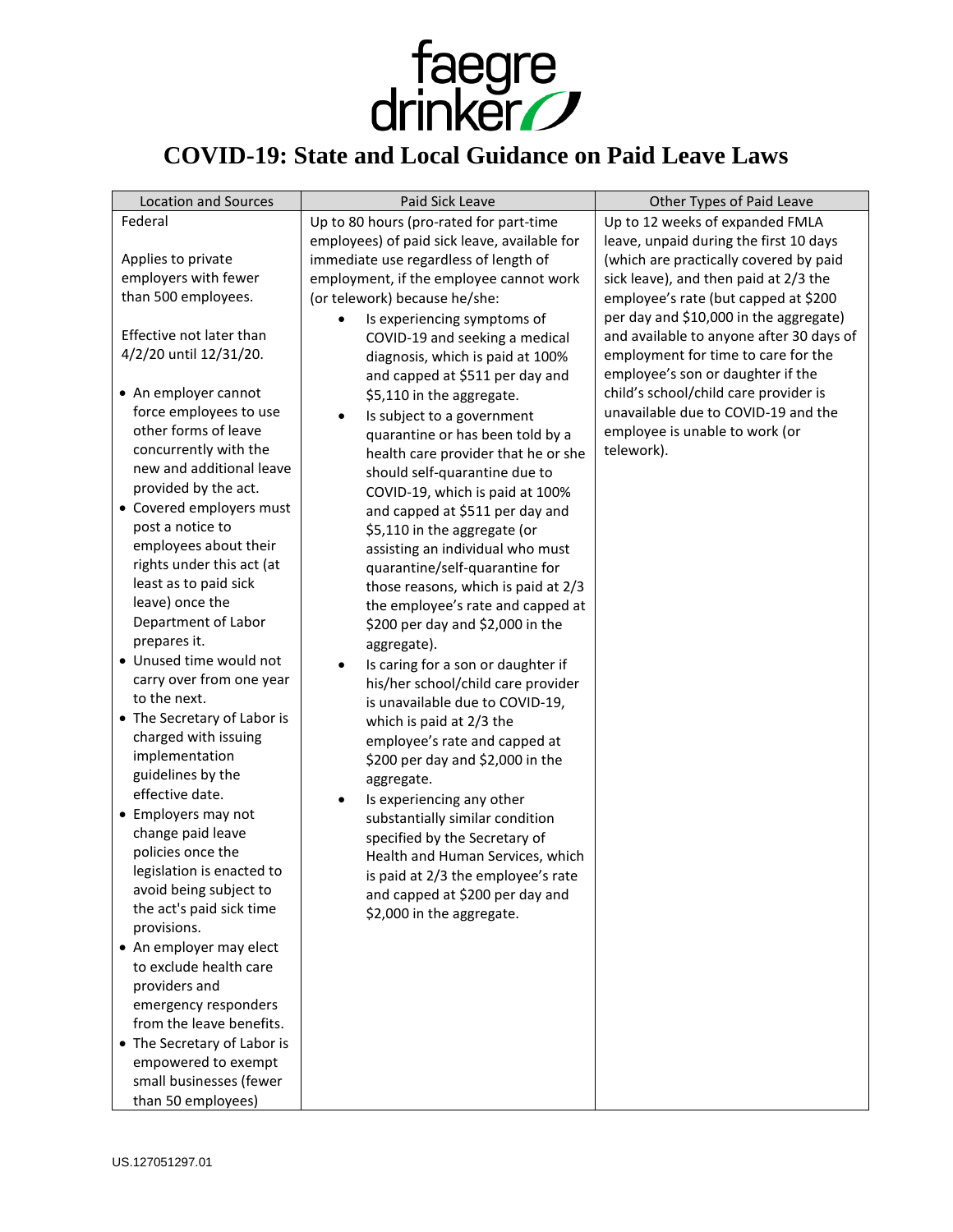| <b>Location and Sources</b>   | Paid Sick Leave                                      | Other Types of Paid Leave              |
|-------------------------------|------------------------------------------------------|----------------------------------------|
| from the leave benefits       |                                                      |                                        |
| if the requirements           |                                                      |                                        |
| would jeopardize the          |                                                      |                                        |
| viability of the business     |                                                      |                                        |
| as a going concern.           |                                                      |                                        |
| • The act provides tax        |                                                      |                                        |
| credits to employers to       |                                                      |                                        |
| help cover the benefit        |                                                      |                                        |
| cost (described here).        |                                                      |                                        |
|                               |                                                      |                                        |
| <b>Federal Families First</b> |                                                      |                                        |
| Coronavirus Respons           |                                                      |                                        |
|                               |                                                      |                                        |
| Alabama                       | No COVID-19 guidance to date (3/19/2020)             | N/A                                    |
| Arkansas                      | No COVID-19 guidance to date (3/22/2020)             | N/A                                    |
| Arizona                       | No COVID-19 specific guidance to date<br>(3/22/2020) | N/A                                    |
| California                    | Proposed legislation would require                   | The Governor's Executive Order waives  |
|                               | workforce protections related to California          | the one-week waiting period for people |
|                               | Family Rights Act due to COVID-19. Among             | who are unemployed and/or disabled as  |
|                               | other things, the bill specifies that an             | a result of COVID-19:                  |
|                               | employer is not required to pay an                   | https://www.gov.ca.gov/2020/03/12/g    |
|                               | employee for the leave taken, but an                 | overnor-newsom-issues-new-executive-   |
|                               | employee taking a leave would be able to             | order-further-enhancing-state-and-     |
|                               | elect, or an employer can require, a                 | local-governments-ability-to-respond-  |
|                               | substitution of the employee's accrued               | to-covid-19-pandemic/                  |
|                               | vacation or other time off during this               |                                        |
|                               | period and any other paid or unpaid time             |                                        |
|                               | off negotiated with the employer. The bill           |                                        |
|                               | would authorize an employee to elect, or             |                                        |
|                               | the employer to require, that the employee           |                                        |
|                               | substitute their accrued sick leave if the           |                                        |
|                               | leave is because of the employee's                   |                                        |
|                               | diagnosis with COVID-19 or due to                    |                                        |
|                               | quarantine because of COVID-19. The bill             |                                        |
|                               | would prohibit an employee from using                |                                        |
|                               | sick leave during a period of leave to care          |                                        |
|                               | for a child, parent, grandparent,                    |                                        |
|                               | grandchild, sibling, spouse, or domestic             |                                        |
|                               | partner diagnosed with or quarantined                |                                        |
|                               | because of COVID-19.                                 |                                        |
|                               | http://leginfo.legislature.ca.gov/faces/billT        |                                        |
|                               | extClient.xhtml?bill id=201920200AB3216              |                                        |
|                               | California prepared FAQs about how the               |                                        |
|                               | current state paid sick leave law applies in         |                                        |
|                               | light of COVID-19:                                   |                                        |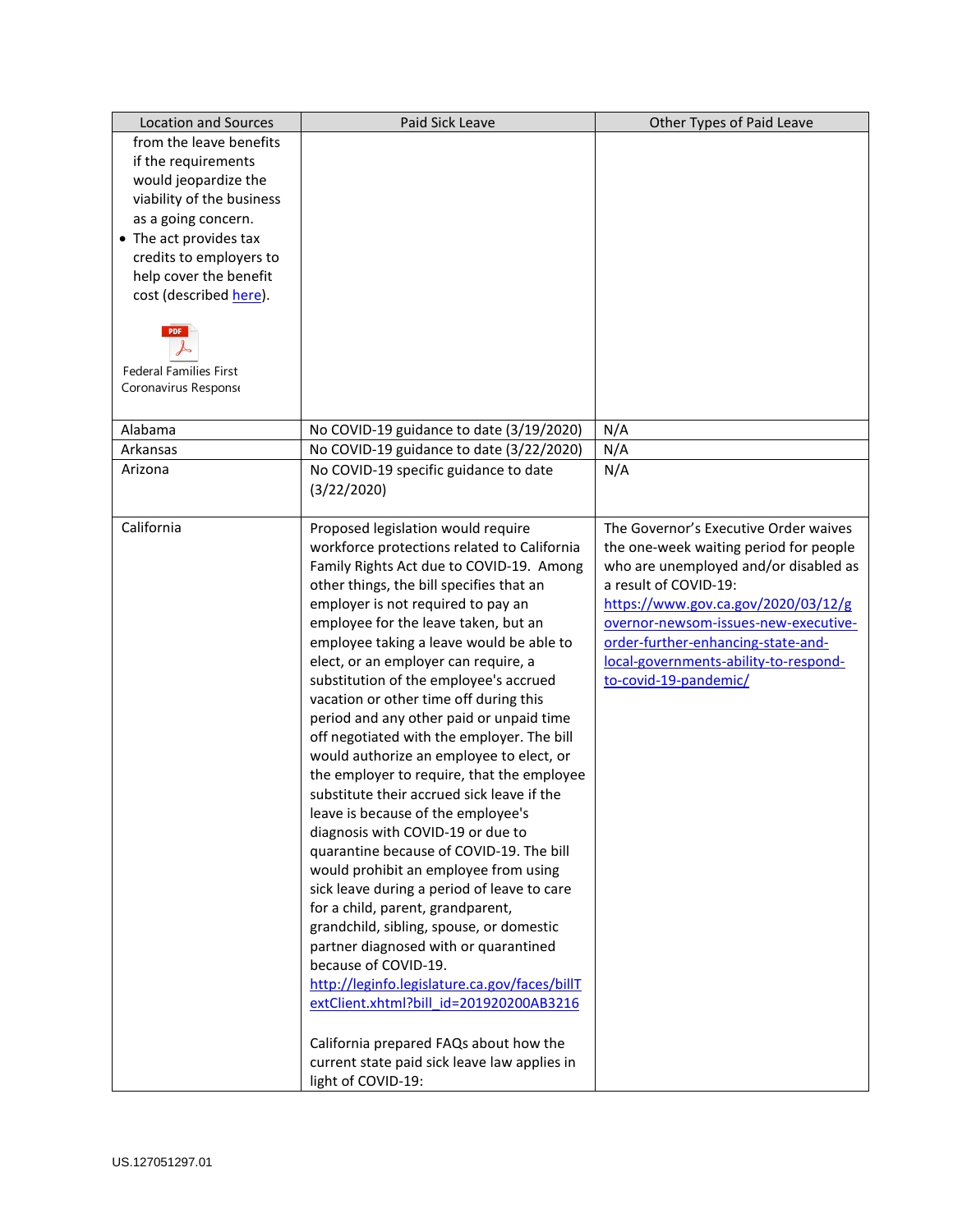| <b>Location and Sources</b> | Paid Sick Leave                                                                  | Other Types of Paid Leave |
|-----------------------------|----------------------------------------------------------------------------------|---------------------------|
|                             | https://www.dir.ca.gov/dlse/2019-Novel-                                          |                           |
|                             | Coronavirus.htm                                                                  |                           |
| Colorado                    | Adopted the Colorado Health Emergency                                            | N/A                       |
|                             | Leave with Pay which temporarily requires                                        |                           |
|                             | employers in certain industries, including                                       |                           |
|                             | leisure and hospitality, food services, child                                    |                           |
|                             | care, education, home health, nursing                                            |                           |
|                             | homes, community living facilities, to                                           |                           |
|                             | provide a small amount of paid sick leave                                        |                           |
|                             | to employees with flu-like symptoms who                                          |                           |
|                             | are being tested for coronavirus COVID-19.                                       |                           |
|                             | The employer must provide to an                                                  |                           |
|                             | employee four calendar days of paid sick                                         |                           |
|                             | leave for days the employee would have                                           |                           |
|                             | worked if the employee has flu-like                                              |                           |
|                             | symptoms and is being tested for COVID-                                          |                           |
|                             | 19. If the employee receives a negative test                                     |                           |
|                             | result before the end of four days, the paid                                     |                           |
|                             | leave ends. The employer may, but is not<br>required to, require the employee to |                           |
|                             | submit certain documentation. Unless too                                         |                           |
|                             | ill to communicate, the employee must (a)                                        |                           |
|                             | give notice of his/her absence as soon as                                        |                           |
|                             | possible, (b) give notice of getting a COVID-                                    |                           |
|                             | 19 test within 24 hours of being prescribed                                      |                           |
|                             | the test, and (c) provide documentation                                          |                           |
|                             | that the employer requests by the end of                                         |                           |
|                             | their illness or his/her return to work,                                         |                           |
|                             | whoever is sooner. The state prepared a                                          |                           |
|                             | FAQs page and information about the law                                          |                           |
|                             | here:                                                                            |                           |
|                             | https://www.colorado.gov/pacific/cdle/col                                        |                           |
|                             | orado-health-emergency-leave-pay-                                                |                           |
|                             | "colorado-help"-rules                                                            |                           |
| Connecticut                 | No COVID-19 specific guidance to date                                            | N/A                       |
|                             | (3/22/2020).                                                                     |                           |
|                             |                                                                                  |                           |
|                             |                                                                                  |                           |
| Delaware                    | No COVID-19 guidance to date (3/19/2020)                                         | N/A                       |
| District of Columbia        | No COVID-19 specific guidance to date                                            | N/A                       |
|                             | (3/18/2020).                                                                     |                           |
|                             |                                                                                  |                           |
| Florida                     | No COVID-19 guidance to date (3/22/2020)                                         | N/A                       |
| Georgia                     | No COVID-19 specific guidance to date                                            | N/A                       |
|                             | (3/22/2020).                                                                     |                           |
|                             |                                                                                  |                           |
|                             |                                                                                  |                           |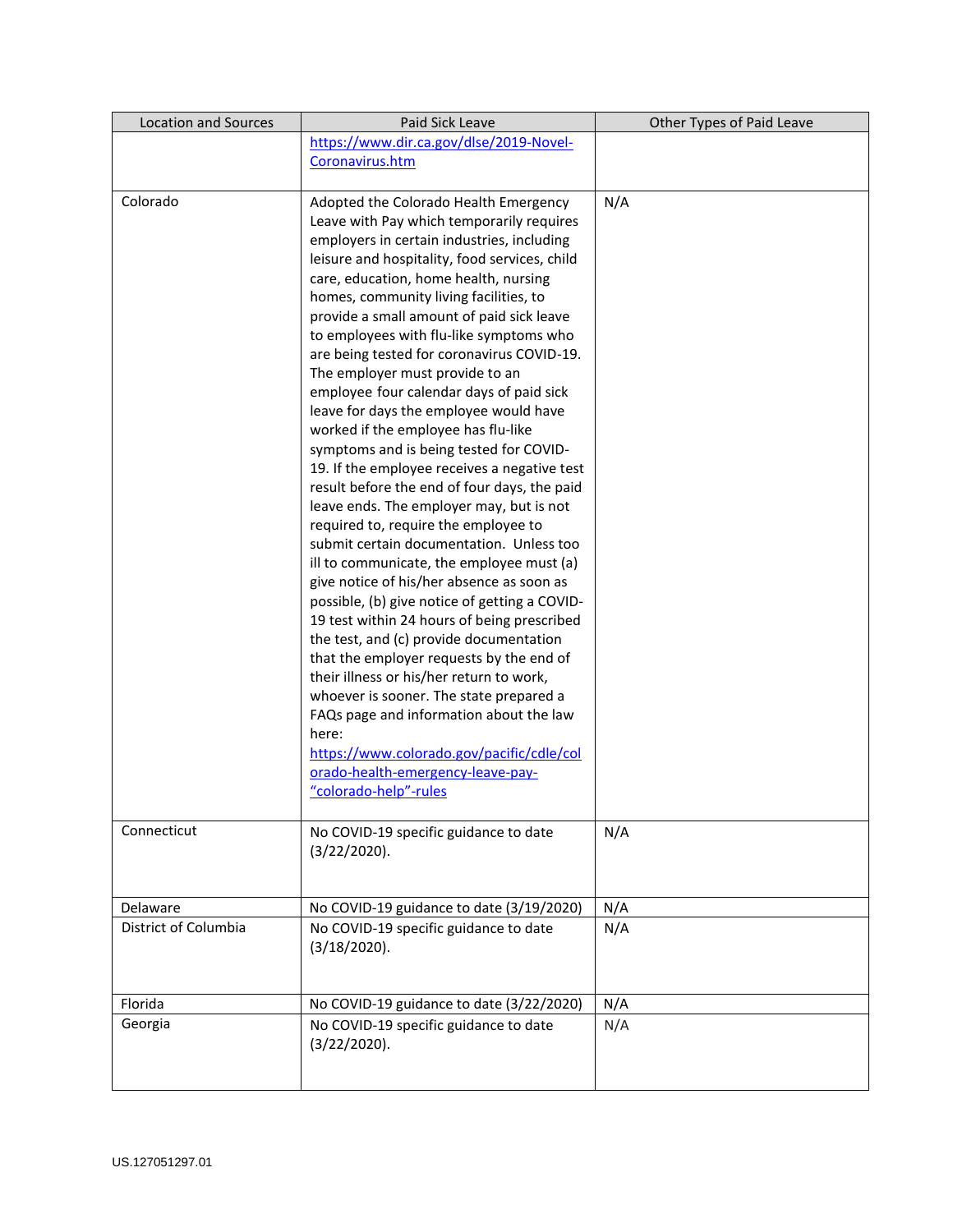| <b>Location and Sources</b> | Paid Sick Leave                               | Other Types of Paid Leave             |
|-----------------------------|-----------------------------------------------|---------------------------------------|
| Hawaii                      | Pending legislation urges state and private   | N/A                                   |
|                             | health care networks to allow sick            |                                       |
|                             | employees to take time off without fear of    |                                       |
|                             | retaliation or retribution in light of COVID- |                                       |
|                             | 19:                                           |                                       |
|                             | https://www.capitol.hawaii.gov/session20      |                                       |
|                             | 20/bills/SCR152 .pdf                          |                                       |
|                             |                                               |                                       |
| Idaho                       | No COVID-19 guidance to date (3/19/2020)      | N/A                                   |
| Illinois                    | The Governor's Executive Order Number         | N/A                                   |
|                             | 20-04, Sec. 3, states that the two-year       |                                       |
|                             | continuous service requirement for state      |                                       |
|                             | employees to receive advancement of sick      |                                       |
|                             | leave is suspended:                           |                                       |
|                             | https://www2.illinois.gov/Documents/Exec      |                                       |
|                             | Orders/2020/ExecutiveOrder-2020-04.pdf        |                                       |
|                             |                                               |                                       |
| Indiana                     | No COVID-19 guidance to date (3/19/2020)      | N/A                                   |
| lowa                        | No COVID-19 guidance to date (3/19/2020)      | N/A                                   |
| Kansas                      | No COVID-19 guidance to date (3/19/2020)      | N/A                                   |
| Kentucky                    | In partial response to the concerns raised    | N/A                                   |
|                             | by the potential impact of COVID-19 on the    |                                       |
|                             | economy, Kansas lawmakers put forth a bill    |                                       |
|                             | for paid sick leave. SB 282 was put before    |                                       |
|                             | the Economic Development, Tourism and         |                                       |
|                             | Labor Committee on 3/6/2020. The bill is      |                                       |
|                             | still pending.                                |                                       |
| Louisiana                   | No COVID-19 guidance to date (3/19/2020)      | N/A                                   |
| Maine                       | No COVID-19 specific guidance to date         | No COVID-19 specific guidance to date |
|                             | (3/18/2020).                                  | (3/18/2020).                          |
|                             |                                               |                                       |
| Maryland                    | No COVID-19 specific guidance to date         | N/A                                   |
|                             | (3/18/2020).                                  |                                       |
|                             |                                               |                                       |
| Massachusetts               | No COVID-19 specific guidance to date         | N/A                                   |
|                             | (3/22/2020).                                  |                                       |
|                             |                                               |                                       |
| Michigan                    | No COVID-19 specific guidance to date         | N/A                                   |
|                             | (3/18/2020).                                  |                                       |
|                             |                                               |                                       |
| Minnesota                   | There is no state paid sick leave law. The    | N/A                                   |
|                             | Minnesota Department of Health issued         |                                       |
|                             | guidance on sick leave policies in light of   |                                       |
|                             | COVID-19:                                     |                                       |
|                             | https://www.health.state.mn.us/diseases/      |                                       |
|                             | coronavirus/businesses.html                   |                                       |
|                             | Pending legislation states that the           |                                       |
|                             | employee or employer may elect to have        |                                       |
|                             | the employee use paid leave benefits for      |                                       |
|                             | which the employee is eligible under any      |                                       |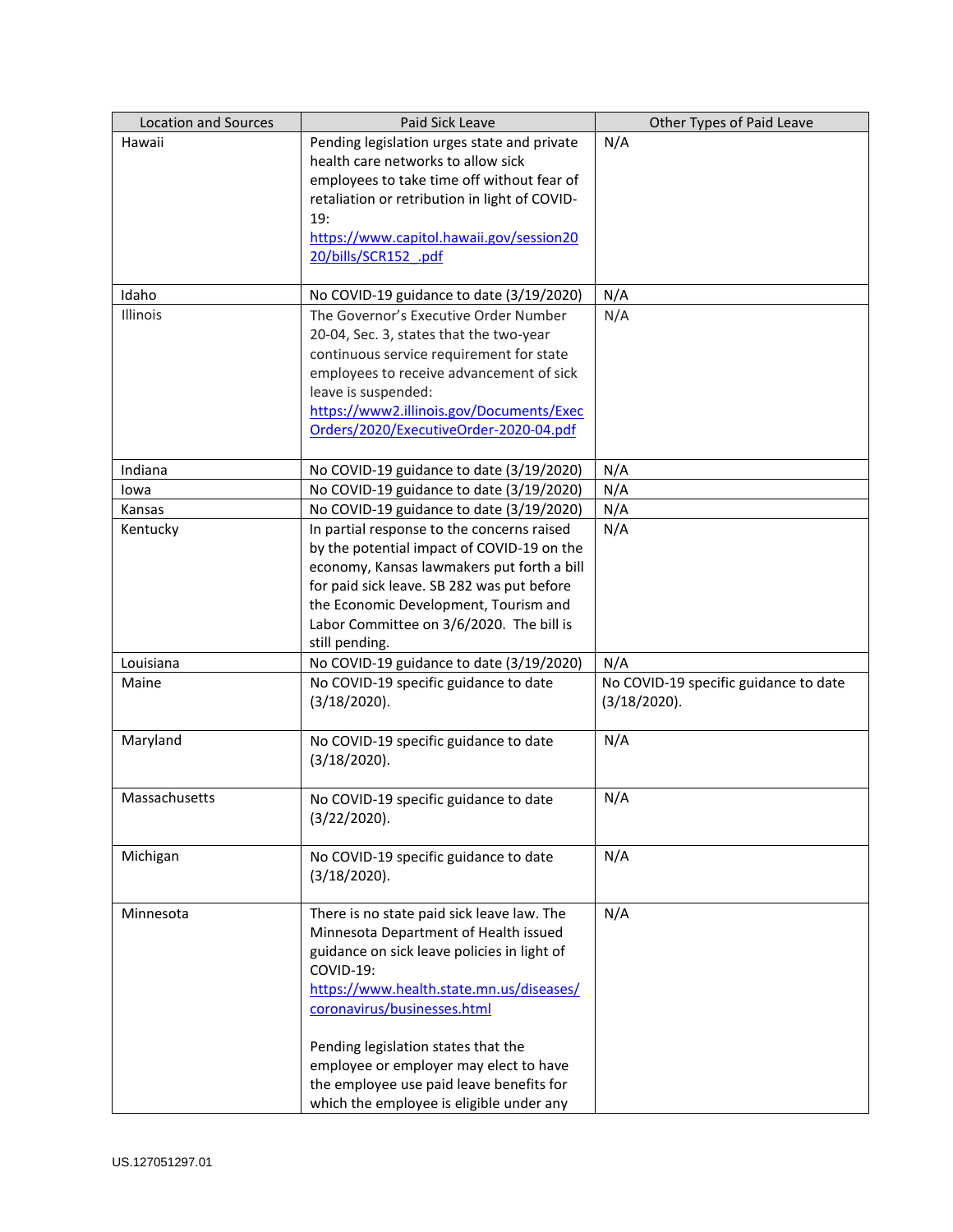| <b>Location and Sources</b> | Paid Sick Leave                               | Other Types of Paid Leave                |
|-----------------------------|-----------------------------------------------|------------------------------------------|
|                             | paid time off, vacation, paid sick leave, or  |                                          |
|                             | other paid leave benefit made available by    |                                          |
|                             | the employer during the period of isolation   |                                          |
|                             | or quarantine:                                |                                          |
|                             | https://www.revisor.mn.gov/bills/text.php     |                                          |
|                             | ?session=Is91&number=HF3532&session n         |                                          |
|                             | umber=0&session year=2019&version=list        |                                          |
| Mississippi                 | On 3/16/2020, Governor Reeves issued          | N/A                                      |
|                             | Executive Order No. 1458 which granted        |                                          |
|                             | Mississippi state agencies, boards,           |                                          |
|                             | commissions, and other entities authority     |                                          |
|                             | to provide employees administrative leave     |                                          |
|                             | with pay if (a) the employee's employer has   |                                          |
|                             | closed in response to COVID-19, (b) the       |                                          |
|                             | employee's supervisor has determined that     |                                          |
|                             | the employee's duties are non-essential       |                                          |
|                             | during any period of the Mississippi State    |                                          |
|                             | of Emergency that went into effect on         |                                          |
|                             | $3/14/2020$ , or (c) the employee or a        |                                          |
|                             | member of their immediate house hold is       |                                          |
|                             | placed in quarantine or isolation as a result |                                          |
|                             | of being diagnosed with COVID-19.             |                                          |
| Missouri                    | No COVID-19 guidance to date (3/19/2020)      | N/A                                      |
| Montana                     | No COVID-19 guidance to date (3/19/2020)      | N/A                                      |
| Nebraska                    | No COVID-19 guidance to date (3/19/2020)      | N/A                                      |
| Nevada                      | No COVID-19 specific guidance to date         | N/A                                      |
|                             | (3/18/2020).                                  |                                          |
|                             |                                               |                                          |
| New Hampshire               | No COVID-19 guidance to date (3/19/2020)      | N/A                                      |
| New Jersey                  | Pending legislation that provides paid leave  | The Department of Labor & Workforce      |
|                             | without utilizing accumulated leave time      | Development prepared information         |
|                             | for local government employees under          | about how benefits, including            |
|                             | certain circumstances:                        | temporary disability insurance, applies  |
|                             | https://www.njleg.state.nj.us/2020/Bills/A    | in light of COVID-19:                    |
|                             | 4000/3847 I1.HTM                              | https://www.nj.gov/labor/worker-         |
|                             |                                               | protections/earnedsick/covid.shtml       |
|                             | The Department of Labor & Workforce           |                                          |
|                             | Development prepared information about        |                                          |
|                             | how the state's paid sick leave law applies   |                                          |
|                             | in light of COVID-19:                         |                                          |
|                             | https://www.nj.gov/labor/worker-              |                                          |
|                             | protections/earnedsick/covid.shtml            |                                          |
|                             |                                               |                                          |
| <b>New Mexico</b>           | No COVID-19 specific guidance to date         | N/A                                      |
|                             | (3/18/2020).                                  |                                          |
|                             |                                               |                                          |
| New York                    | Effective March 18, 2020, employees that      | The amendments to the New York           |
|                             | are subject to mandatory or precautionary     | Labor Law provide for job protection for |
|                             | orders of quarantine or isolation due to      | employees during any period of           |
|                             |                                               | quarantine or isolation and require that |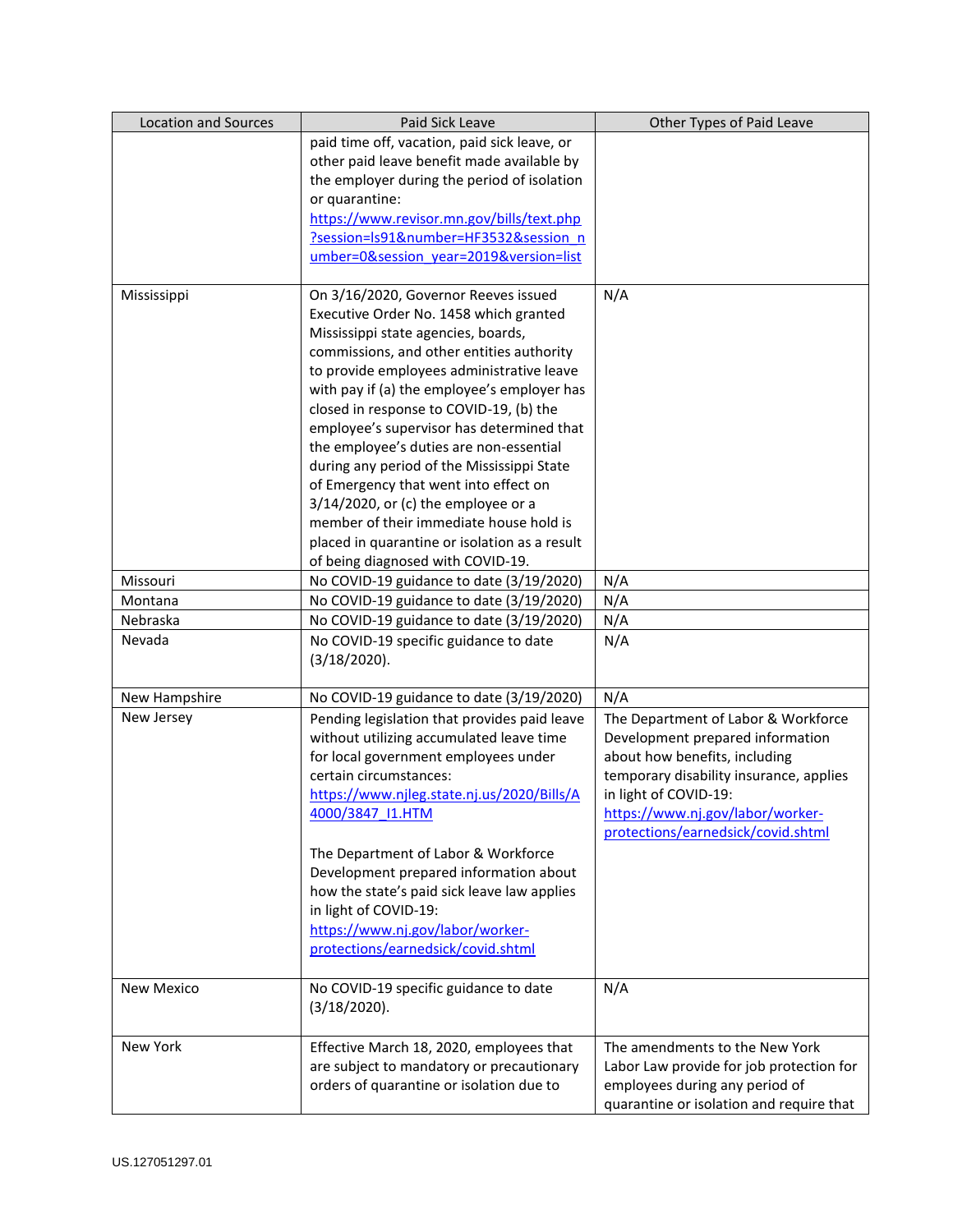| <b>Location and Sources</b> | Paid Sick Leave                                                    | Other Types of Paid Leave              |
|-----------------------------|--------------------------------------------------------------------|----------------------------------------|
|                             | COVID-19 will be entitled to paid sick leave                       | employers provide employees access to  |
|                             | as follows:                                                        | New York's Paid Family Lave and short- |
|                             |                                                                    | term disability benefits during such a |
|                             | Employers with 10 or fewer                                         | period.                                |
|                             | employees (as of Jan. 1, 2020)                                     |                                        |
|                             | must provide unpaid sick leave                                     |                                        |
|                             | until the termination of any                                       |                                        |
|                             | mandatory or precautionary order                                   |                                        |
|                             | of quarantine or isolation due to                                  |                                        |
|                             | COVID-19. Employers must also                                      |                                        |
|                             | guarantee their employees access                                   |                                        |
|                             | to Paid Family Leave and disability                                |                                        |
|                             | benefits during the period of                                      |                                        |
|                             | quarantine.                                                        |                                        |
|                             | Employers with 10 or fewer                                         |                                        |
|                             | employees (as of Jan. 1, 2020) and                                 |                                        |
|                             | a net income greater than \$1                                      |                                        |
|                             | million in the previous tax year                                   |                                        |
|                             | must provide at least 5 days paid                                  |                                        |
|                             | sick leave, and then unpaid sick                                   |                                        |
|                             | leave until the termination of any                                 |                                        |
|                             | quarantine or isolation. Employers                                 |                                        |
|                             | must also guarantee their                                          |                                        |
|                             | employees access to Paid Family                                    |                                        |
|                             | Leave and disability benefits for                                  |                                        |
|                             | the period of quarantine.                                          |                                        |
|                             | Employers with 11 to 99<br>$\bullet$                               |                                        |
|                             | employees (as of Jan. 1, 2020) and                                 |                                        |
|                             | a net income greater than \$1                                      |                                        |
|                             | million in the previous tax year                                   |                                        |
|                             | must provide at least 5 days paid                                  |                                        |
|                             | sick leave, and then unpaid sick                                   |                                        |
|                             | leave until the termination of any                                 |                                        |
|                             | quarantine or isolation. Employers                                 |                                        |
|                             | must also guarantee their                                          |                                        |
|                             | employees access to Paid Family                                    |                                        |
|                             | Leave and disability benefits for                                  |                                        |
|                             | the period of quarantine.                                          |                                        |
|                             | Employers with 100 or more                                         |                                        |
|                             | employees (as of Jan. 1, 2020)<br>must provide at least 14 days of |                                        |
|                             | paid sick leave during any order of                                |                                        |
|                             | quarantine or isolation.                                           |                                        |
|                             | Public employers (which includes,                                  |                                        |
|                             | but is not limited to, the state,                                  |                                        |
|                             | counties, cities, towns, villages,                                 |                                        |
|                             | school districts) must provide at                                  |                                        |
|                             | least 14 days of paid sick leave                                   |                                        |
|                             | during any order of quarantine or                                  |                                        |
|                             | isolation. Each officer or employee                                |                                        |
|                             | will be compensated at his or her                                  |                                        |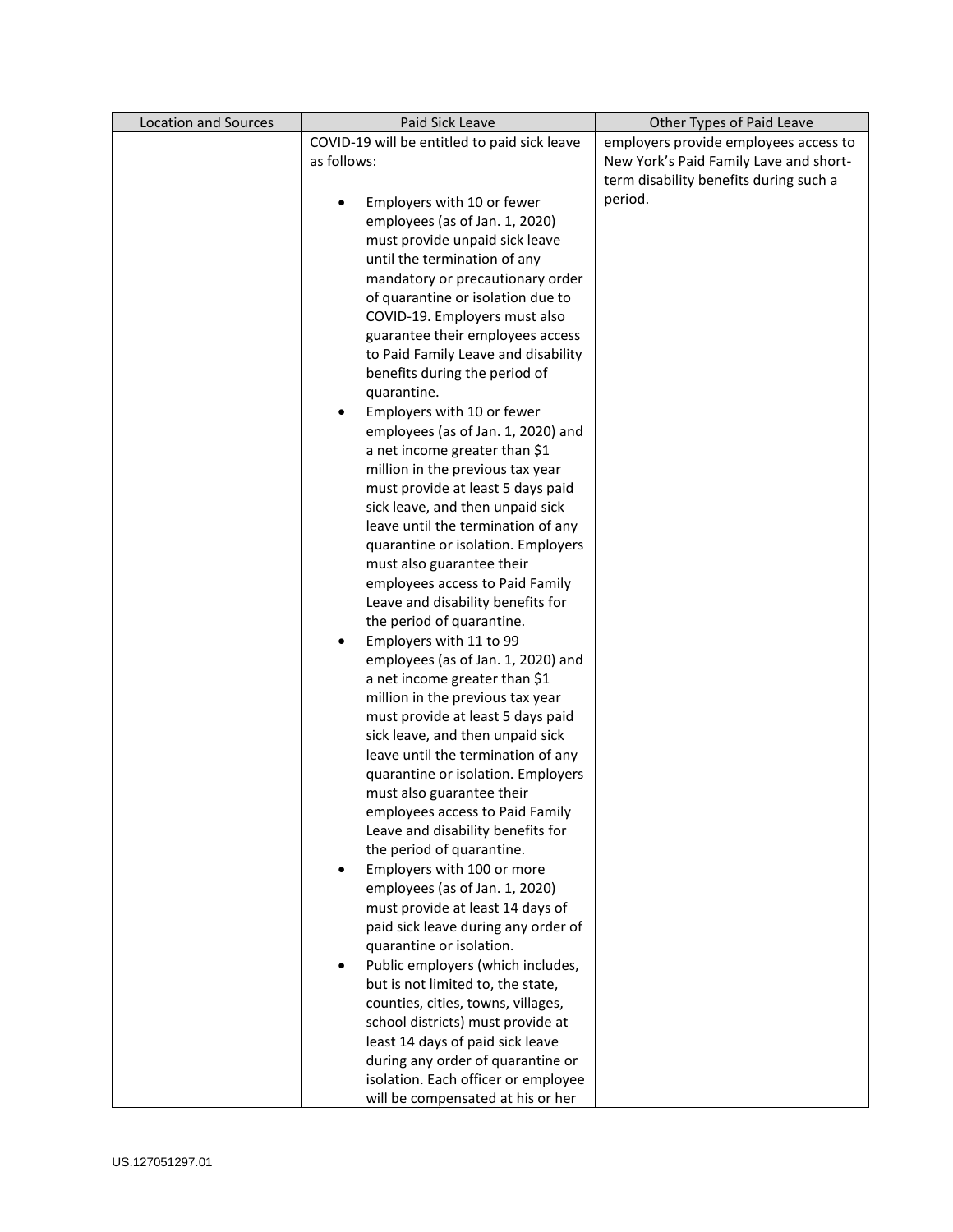| <b>Location and Sources</b> | Paid Sick Leave                                | Other Types of Paid Leave             |
|-----------------------------|------------------------------------------------|---------------------------------------|
|                             | regular rate of pay for those                  |                                       |
|                             | regular work hours during which                |                                       |
|                             | the officer or employee is absent              |                                       |
|                             | from work due to the mandatory                 |                                       |
|                             | or precautionary order of                      |                                       |
|                             | quarantine or isolation due to                 |                                       |
|                             | COVID-19.                                      |                                       |
|                             |                                                |                                       |
|                             | The employee must be able to return to         |                                       |
|                             | work following the leave and be restored       |                                       |
|                             | to his or her position held prior to the       |                                       |
|                             | leave. Any paid sick leave under the bill is   |                                       |
|                             | in addition to an employee's accrued sick      |                                       |
|                             | leave provided by the employer's policy.       |                                       |
|                             |                                                |                                       |
|                             | However, this law excludes employees           |                                       |
|                             | subject to quarantine or isolation as a        |                                       |
|                             | result of non-business travel to a country     |                                       |
|                             | identified by the CDC as level 2 or 3 risk     |                                       |
|                             | and if the employee was provided the           |                                       |
|                             | travel health notice and limitations of this   |                                       |
|                             | law prior to such travel.                      |                                       |
|                             |                                                |                                       |
|                             | If the federal government provides sick        |                                       |
|                             | leave and/or other benefits to employees       |                                       |
|                             | in response to COVID 19, the leave             |                                       |
|                             | provided under this bill will not be in        |                                       |
|                             | addition to those benefits. Instead, these     |                                       |
|                             | benefits will offset the difference of any     |                                       |
|                             | benefits offered by the federal                |                                       |
|                             | government.                                    |                                       |
|                             |                                                |                                       |
|                             | Employees who are deemed asymptomatic          |                                       |
|                             | or have not yet been diagnosed with a          |                                       |
|                             | medical condition and are physically able      |                                       |
|                             | to work remotely or through other means        |                                       |
|                             | while under the mandatory quarantine or        |                                       |
|                             | isolation are not eligible to take sick leave. |                                       |
|                             | https://nyassembly.gov/leg/?default fld=&      |                                       |
|                             | leg video=&bn=A10153&term=2019∑                |                                       |
|                             |                                                |                                       |
|                             | mary=Y&Memo=Y&Text=Y                           |                                       |
| North Carolina              | No COVID-19 specific guidance to date          |                                       |
|                             | (3/21/2020).                                   |                                       |
| North Dakota                | No COVID-19 guidance to date (3/19/2020)       | N/A                                   |
| Ohio                        | No COVID-19 guidance to date (3/19/2020)       | N/A                                   |
| Oklahoma                    | No COVID-19 guidance to date (3/19/2020)       | N/A                                   |
| Oregon                      | No COVID-19 specific guidance to date          | No COVID-19 specific guidance to date |
|                             | (3/18/2020).                                   | (3/18/2020).                          |
|                             |                                                |                                       |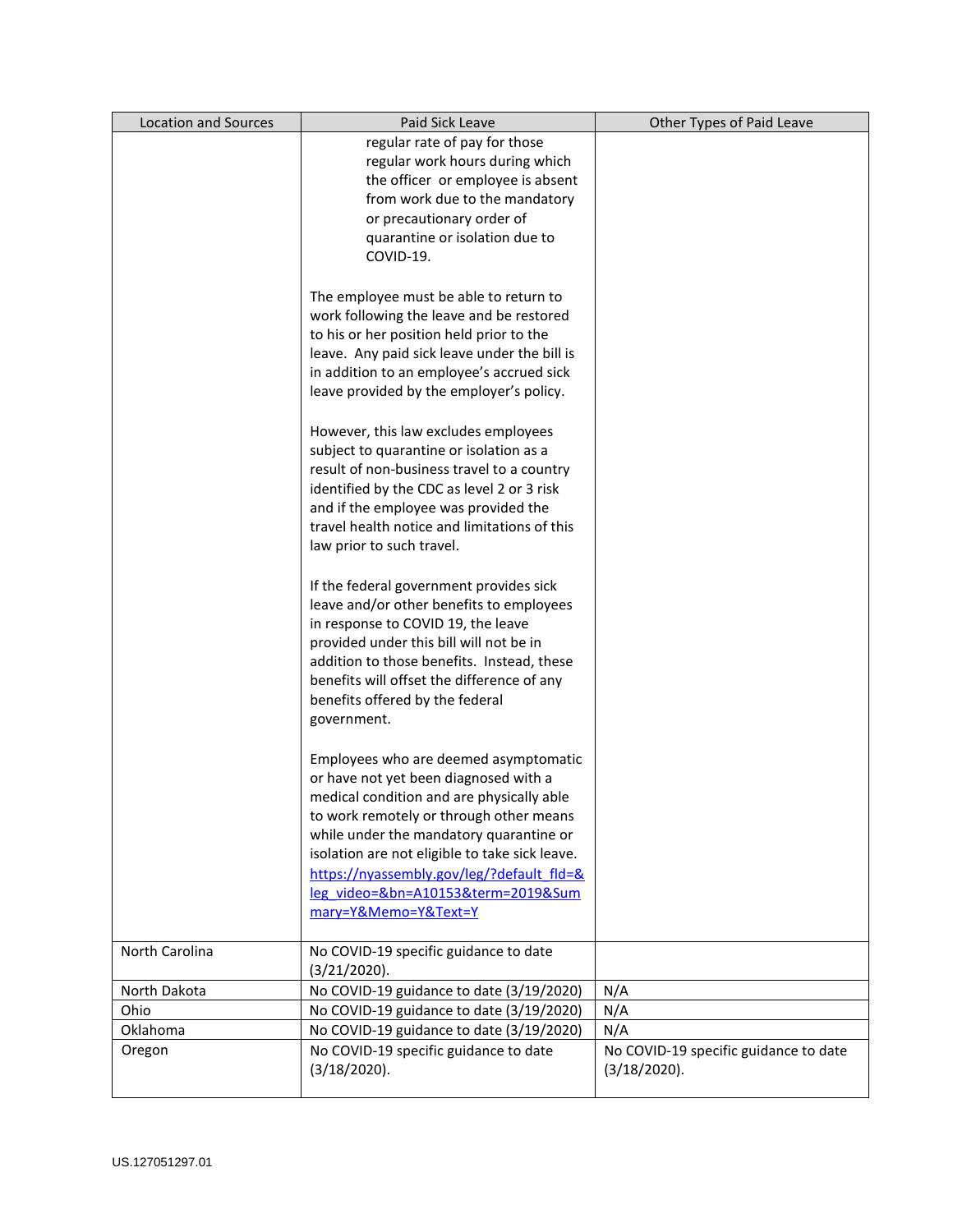| <b>Location and Sources</b> | Paid Sick Leave                                                                                                                                                                                                                                                                                                                     | Other Types of Paid Leave                                                                                                                                                                                                                                                                                |
|-----------------------------|-------------------------------------------------------------------------------------------------------------------------------------------------------------------------------------------------------------------------------------------------------------------------------------------------------------------------------------|----------------------------------------------------------------------------------------------------------------------------------------------------------------------------------------------------------------------------------------------------------------------------------------------------------|
| <b>Puerto Rico</b>          | Pending legislation (HB 2428) seeks to<br>amend Puerto Rico Law 180-1998, which<br>establishes paid sick and vacation leave<br>benefits to some private sector employees;<br>Senate has revised HB 2428 to replace the<br>provision of 20 days of unpaid emergency<br>leave with 5 days of paid emergency leave.                    | N/A                                                                                                                                                                                                                                                                                                      |
| Pennsylvania                | No COVID-19 specific guidance to date<br>(3/18/2020).                                                                                                                                                                                                                                                                               |                                                                                                                                                                                                                                                                                                          |
| Rhode Island                | State issued a Workplace Fact that<br>provides guidance of the current sick leave<br>law for those impacted by COVID-19 and<br>are quarantined and unable to work:<br>http://www.dlt.state.ri.us/pdfs/COVID-<br>19%20Workplace%20Fact%20Sheet.pdf                                                                                   | State issued a Workplace Fact Sheet<br>that provides guidance on other leave,<br>including Temporary Disability Insurance<br>and safe leave, for those impacted by<br>COVID-19 and are quarantined and<br>unable to work:<br>http://www.dlt.state.ri.us/pdfs/COVID-<br>19%20Workplace%20Fact%20Sheet.pdf |
| South Carolina              | No COVID-19 specific guidance to date<br>(3/21/2020).                                                                                                                                                                                                                                                                               |                                                                                                                                                                                                                                                                                                          |
| South Dakota                | No COVID-19 specific guidance to date<br>(3/21/2020).                                                                                                                                                                                                                                                                               |                                                                                                                                                                                                                                                                                                          |
| Tennessee                   | No COVID-19 specific guidance to date<br>(3/21/2020).                                                                                                                                                                                                                                                                               |                                                                                                                                                                                                                                                                                                          |
| Texas                       | No COVID-19 specific guidance to date<br>(3/21/2020).                                                                                                                                                                                                                                                                               |                                                                                                                                                                                                                                                                                                          |
| Utah                        | No COVID-19 specific guidance to date<br>$(3/21/2020)$ .                                                                                                                                                                                                                                                                            |                                                                                                                                                                                                                                                                                                          |
| Vermont                     | Pending legislation regarding the state's<br>sick leave law to protect businesses and<br>employees forced to take time off because<br>of the virus:<br>https://legislature.vermont.gov/Document<br>s/2020/WorkGroups/House%20Commerce<br>/Bills/H.681/Drafts/H.681~Damien%20Leo<br>nard~Clean%20Floor%20Amendment~3-<br>13-2020.pdf | No COVID-19 specific guidance to date<br>(3/18/2020).                                                                                                                                                                                                                                                    |
| Virginia                    | No COVID-19 specific guidance to date<br>(3/21/2020).                                                                                                                                                                                                                                                                               |                                                                                                                                                                                                                                                                                                          |
| Washington                  | Washington prepared FAQs about how the<br>current state leave laws apply in light of<br>COVID-19:<br>https://paidleave.wa.gov/coronavirus/                                                                                                                                                                                          | Washington prepared FAQs about how<br>the current state leave laws apply in<br>light of COVID-19:<br>https://paidleave.wa.gov/coronavirus/                                                                                                                                                               |
| West Virginia               | No COVID-19 specific guidance to date<br>(3/21/2020).                                                                                                                                                                                                                                                                               |                                                                                                                                                                                                                                                                                                          |
| Wisconsin                   | No COVID-19 specific guidance to date<br>(3/21/2020).                                                                                                                                                                                                                                                                               |                                                                                                                                                                                                                                                                                                          |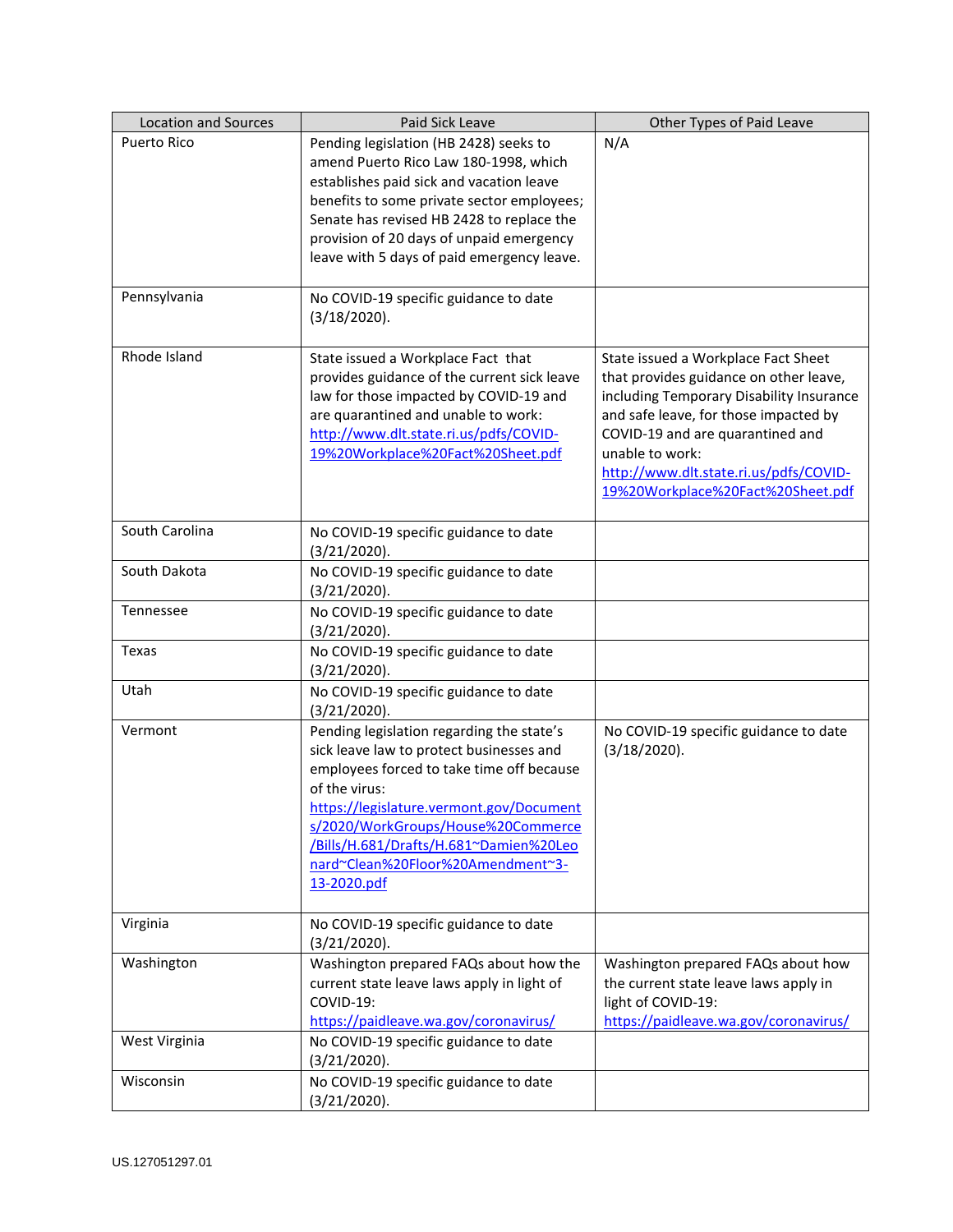| <b>Location and Sources</b> | Paid Sick Leave                                                      | Other Types of Paid Leave |
|-----------------------------|----------------------------------------------------------------------|---------------------------|
| Berkeley, California        | City site links to guidance from the CA                              | N/A                       |
|                             | Labor Commissioner.                                                  |                           |
| https://www.cityofberkele   |                                                                      |                           |
| y.info/PSLO/                |                                                                      |                           |
|                             |                                                                      |                           |
| Emeryville, California      | Provides reminder about Emeryville's sick                            | N/A                       |
|                             | leave law to allow covered employees to                              |                           |
| http://emeryville.org/Doc   | use accrued sick leave for:                                          |                           |
| umentCenter/View/12614      | The employee takes time off work<br>$\bullet$                        |                           |
| Emeryville-PSL-             | because public health officials or                                   |                           |
| GuidanceCoronavirus-final   | healthcare providers require or                                      |                           |
|                             | recommend an employee isolate                                        |                           |
|                             | or quarantine to prevent the                                         |                           |
|                             | spread of disease;                                                   |                           |
|                             | The employee takes time off work<br>٠                                |                           |
|                             | because the employee falls within<br>the definition of a "vulnerable |                           |
|                             | population" under the Guidance                                       |                           |
|                             | from the State or any other official                                 |                           |
|                             | subsequent updates.                                                  |                           |
|                             | The employee takes time off work<br>$\bullet$                        |                           |
|                             | because the employee's business                                      |                           |
|                             | or a work location temporarily                                       |                           |
|                             | ceases operations in response to a                                   |                           |
|                             | public health or other public                                        |                           |
|                             | official's recommendation;                                           |                           |
|                             | The employee takes time off work<br>٠                                |                           |
|                             | because the employee needs to                                        |                           |
|                             | provide care for a family member                                     |                           |
|                             | who is not sick but who public                                       |                           |
|                             | health officials or healthcare                                       |                           |
|                             | providers have required or                                           |                           |
|                             | recommended isolate or                                               |                           |
|                             | quarantine; or                                                       |                           |
|                             | The employee takes time off work                                     |                           |
|                             | because the employee needs to                                        |                           |
|                             | provide care for a family member                                     |                           |
|                             | whose school, childcare provider,<br>senior care provider, or work   |                           |
|                             | temporarily ceases operations in                                     |                           |
|                             | response to a public health or                                       |                           |
|                             | other public official's                                              |                           |
|                             | recommendation.                                                      |                           |
| Long Beach, California      | No COVID-19 specific guidance as of                                  | N/A                       |
| (Hotel Workers)             | 3/18/20.                                                             |                           |
|                             |                                                                      |                           |
|                             |                                                                      |                           |
| Los Angeles, California     | No COVID-19 specific guidance as of                                  | N/A                       |
|                             | 3/18/20.                                                             |                           |
|                             |                                                                      |                           |
| Oakland, California         | Reminder about Oakland's sick leave law.                             | N/A                       |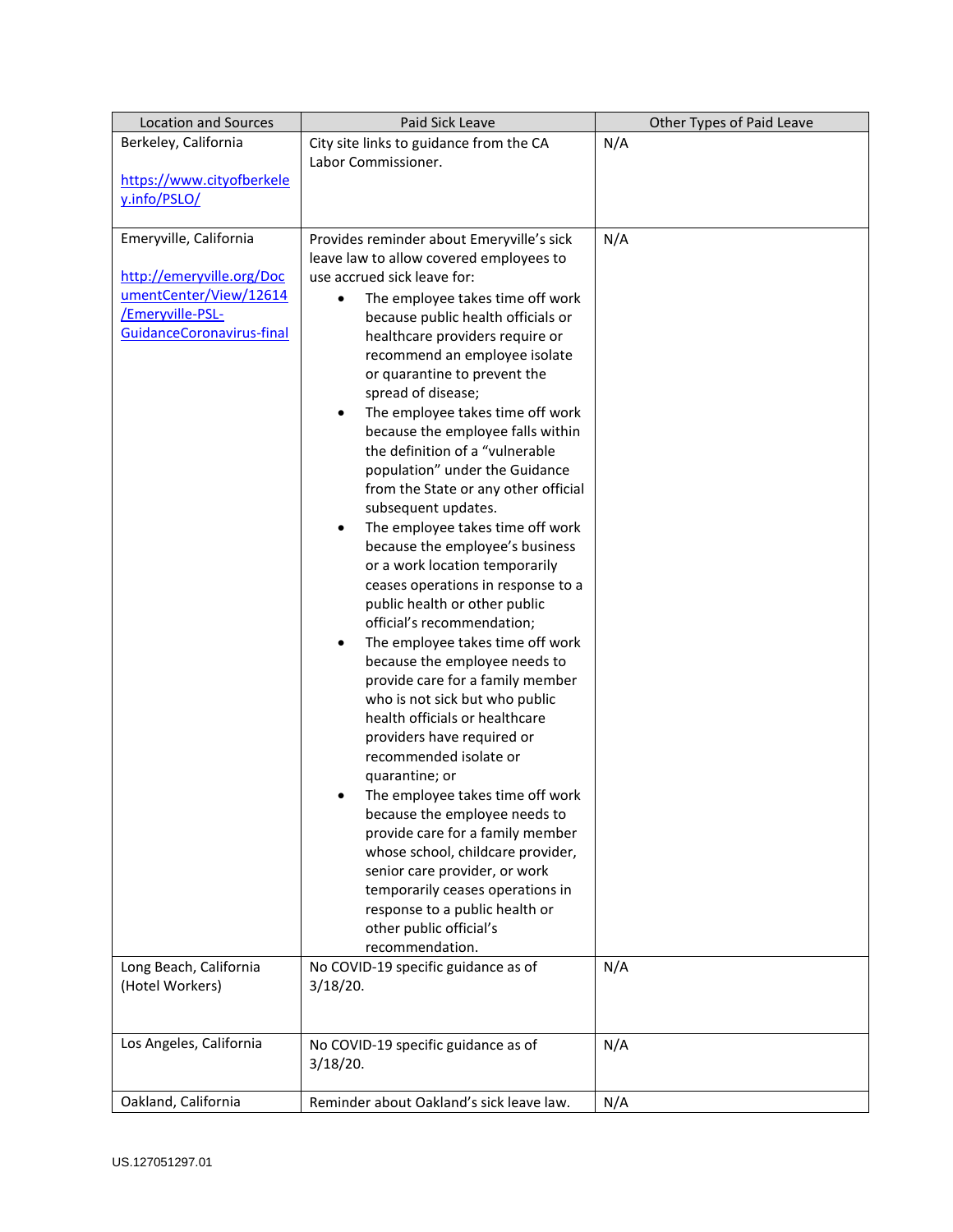| https://www.oaklandca.go<br>v/documents/covid-19-<br>coronavirus-disease-and-<br>oaklands-sick-leave-law<br>San Diego, California<br>No COVID-19 specific guidance as of<br>N/A<br>3/18/20.<br>San Francisco, California<br>N/A<br>Under the current paid sick leave<br>(City and County)<br>ordinance, employers may not require a<br>doctor's note or other documentation for<br>https://sfgov.org/olse/san-<br>the use of paid sick leave taken pursuant to<br>francisco-paid-sick-leave-<br>the Paid Sick Leave Ordinance during the<br>coronavirus<br>duration of the Local Health Emergency<br>regarding Novel Coronavirus Disease 2019.<br>https://sfmayor.org/article<br>/mayor-breed-announces-<br>Employers covered by the Paid Sick Leave<br>plan-provide-paid-sick-<br>Ordinance must allow covered employees<br>leave-workers-impacted-<br>to use accrued sick leave in the following<br>coronavirus<br>situations:<br>The employee takes time off work<br>$\bullet$<br>because public health officials or<br>healthcare providers require or<br>recommend an employee isolate<br>or quarantine to prevent the<br>spread of disease;<br>The employee takes time off work<br>because the employee falls within<br>the definition of a "vulnerable<br>population" under the San<br>Francisco Department of Public<br>Health's (DPH) March 6, 2020<br>guidelines or any subsequent<br>updates. As of March 6, 2020, a<br>"vulnerable population" is a<br>person who is 60 years old or<br>older or a person with a health<br>condition such as heart disease,<br>lung disease, diabetes, kidney<br>disease, or weakened immune<br>system;<br>The employee takes time off work<br>because the employee's business<br>or a work location temporarily<br>ceases operations in response to a | <b>Location and Sources</b> | Paid Sick Leave               | Other Types of Paid Leave |
|----------------------------------------------------------------------------------------------------------------------------------------------------------------------------------------------------------------------------------------------------------------------------------------------------------------------------------------------------------------------------------------------------------------------------------------------------------------------------------------------------------------------------------------------------------------------------------------------------------------------------------------------------------------------------------------------------------------------------------------------------------------------------------------------------------------------------------------------------------------------------------------------------------------------------------------------------------------------------------------------------------------------------------------------------------------------------------------------------------------------------------------------------------------------------------------------------------------------------------------------------------------------------------------------------------------------------------------------------------------------------------------------------------------------------------------------------------------------------------------------------------------------------------------------------------------------------------------------------------------------------------------------------------------------------------------------------------------------------------------------------------------------------------------------------|-----------------------------|-------------------------------|---------------------------|
|                                                                                                                                                                                                                                                                                                                                                                                                                                                                                                                                                                                                                                                                                                                                                                                                                                                                                                                                                                                                                                                                                                                                                                                                                                                                                                                                                                                                                                                                                                                                                                                                                                                                                                                                                                                                    |                             |                               |                           |
|                                                                                                                                                                                                                                                                                                                                                                                                                                                                                                                                                                                                                                                                                                                                                                                                                                                                                                                                                                                                                                                                                                                                                                                                                                                                                                                                                                                                                                                                                                                                                                                                                                                                                                                                                                                                    |                             |                               |                           |
| official's recommendation;                                                                                                                                                                                                                                                                                                                                                                                                                                                                                                                                                                                                                                                                                                                                                                                                                                                                                                                                                                                                                                                                                                                                                                                                                                                                                                                                                                                                                                                                                                                                                                                                                                                                                                                                                                         |                             | public health or other public |                           |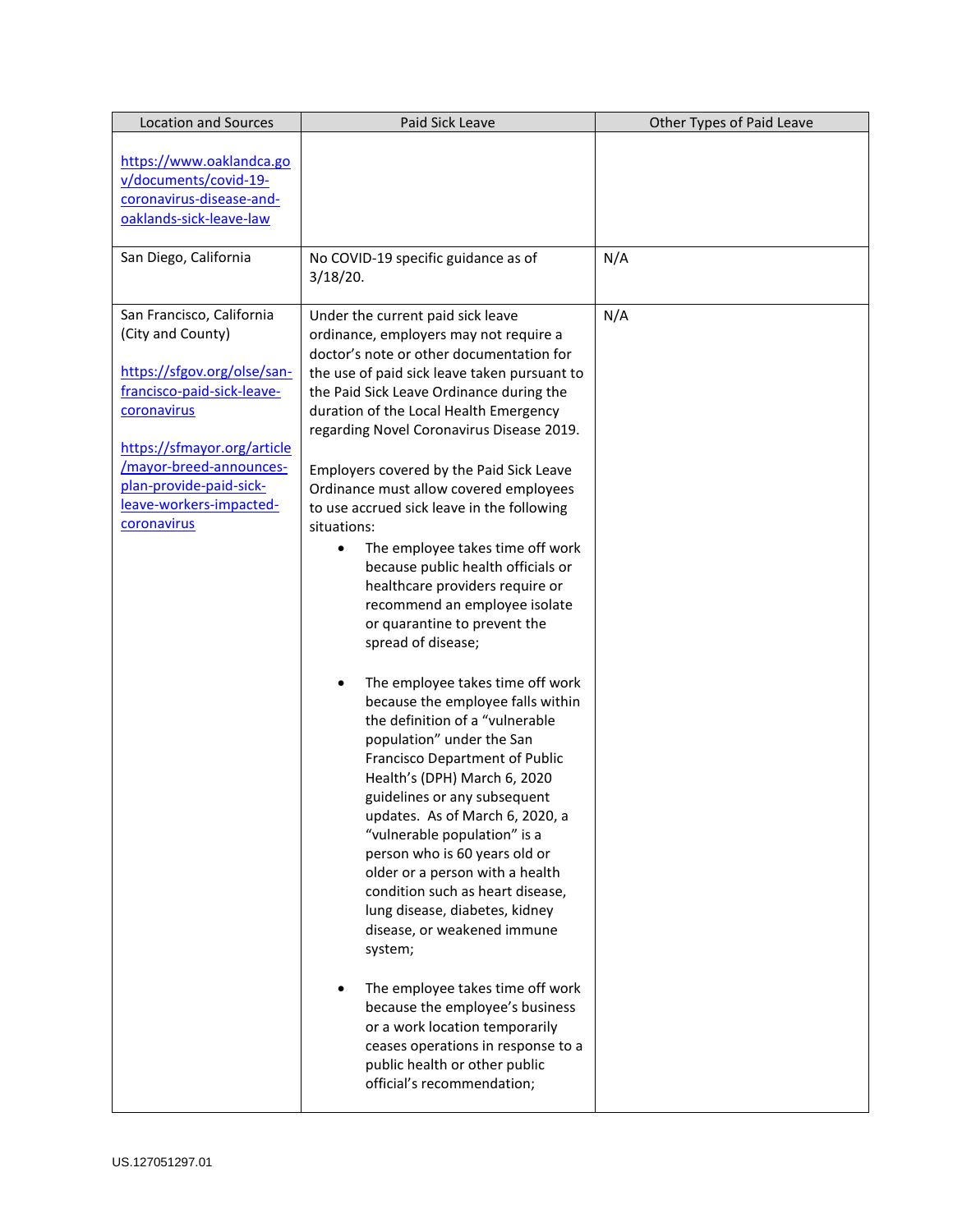| <b>Location and Sources</b> | Paid Sick Leave                                                                     | Other Types of Paid Leave |
|-----------------------------|-------------------------------------------------------------------------------------|---------------------------|
|                             | The employee takes time off work<br>$\bullet$                                       |                           |
|                             | because the employee needs to                                                       |                           |
|                             | provide care for a family member                                                    |                           |
|                             | who is not sick but who public                                                      |                           |
|                             | health officials or healthcare                                                      |                           |
|                             | providers have required or                                                          |                           |
|                             | recommended isolate or                                                              |                           |
|                             | quarantine; or                                                                      |                           |
|                             |                                                                                     |                           |
|                             | The employee takes time off work<br>٠                                               |                           |
|                             | because the employee needs to                                                       |                           |
|                             | provide care for a family member                                                    |                           |
|                             | whose school, child care provider,                                                  |                           |
|                             | senior care provider, or work                                                       |                           |
|                             | temporarily ceases operations in                                                    |                           |
|                             | response to a public health or                                                      |                           |
|                             | other public official's                                                             |                           |
|                             | recommendation.                                                                     |                           |
|                             |                                                                                     |                           |
|                             | Also, the Workers and Families First                                                |                           |
|                             | Program will provide City financial                                                 |                           |
|                             | assistance to businesses and nonprofits to                                          |                           |
|                             | provide an additional 5 days of paid sick                                           |                           |
|                             | leave time to employees, over and above                                             |                           |
|                             | their existing policies. All San Francisco                                          |                           |
|                             | businesses will be eligible, with up to 20%                                         |                           |
|                             | of funds reserved for small businesses with                                         |                           |
|                             | 50 or fewer employees. The City will                                                |                           |
|                             | contribute up to one week (40 hours) at                                             |                           |
|                             | \$15.59 per hour (minimum wage) per                                                 |                           |
|                             | employee, or \$623 per employee. The                                                |                           |
|                             | employer will pay the difference between                                            |                           |
|                             | the minimum wage and an employee's full                                             |                           |
|                             | hourly wage.                                                                        |                           |
|                             |                                                                                     |                           |
|                             | This program will be available only if the                                          |                           |
|                             | employee has exhausted their currently                                              |                           |
|                             | available sick leave, has exhausted or is not                                       |                           |
|                             | eligible for federal or state supplemental                                          |                           |
|                             | sick leave, and the employer agrees to                                              |                           |
|                             | extend sick leave beyond current benefits.                                          |                           |
|                             | This leave can be used pursuant to the Paid<br>Sick Leave Ordinance or any guidance |                           |
|                             | issued by the city's OLSE, including when                                           |                           |
|                             | employees are:                                                                      |                           |
|                             | Sick,                                                                               |                           |
|                             |                                                                                     |                           |
|                             | Self-quarantined to prevent                                                         |                           |
|                             | spread,                                                                             |                           |
|                             | Caring for a sick family member,                                                    |                           |
|                             | Home because of a temporary                                                         |                           |
|                             | work closure in response to a                                                       |                           |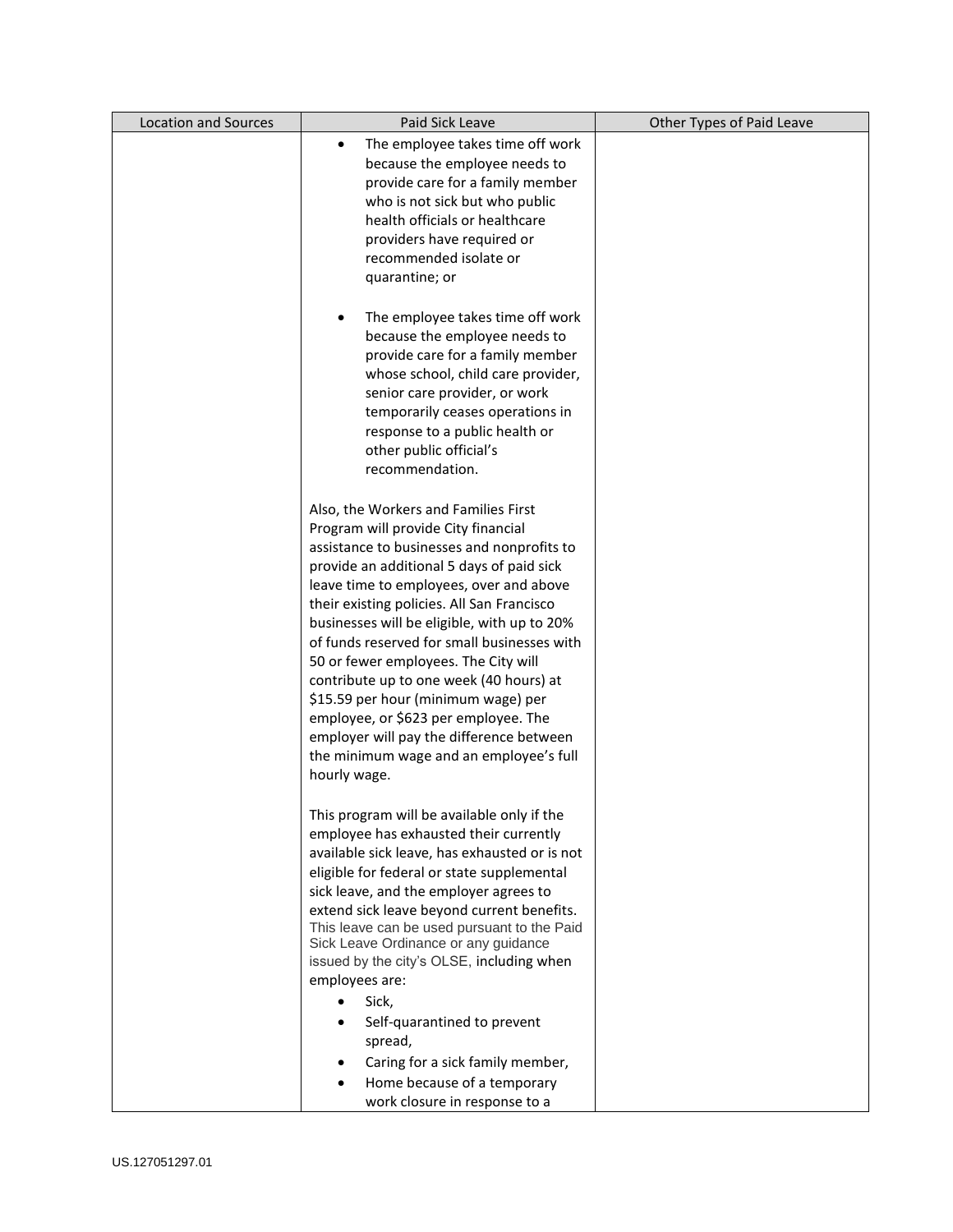| <b>Location and Sources</b> | Paid Sick Leave                                         | Other Types of Paid Leave |
|-----------------------------|---------------------------------------------------------|---------------------------|
|                             | public official's recommendation,                       |                           |
|                             | or                                                      |                           |
|                             | Caring for a child who is home                          |                           |
|                             | because of school/daycare                               |                           |
|                             | closures in response to a public                        |                           |
|                             | official's recommendation.                              |                           |
|                             |                                                         |                           |
| Santa Monica, California    | Reminder to employers to comply with the                | N/A                       |
| https://www.santamonica.    | city's paid sick leave requirements.                    |                           |
| gov/press/2020/03/12/san    |                                                         |                           |
| ta-monica-city-attorney-    |                                                         |                           |
| reminds-employers-to-       |                                                         |                           |
| comply-with-paid-sick-      |                                                         |                           |
| leave-requirements-in-      |                                                         |                           |
| city-s-minimum-wage-law     |                                                         |                           |
|                             |                                                         |                           |
| Chicago, Illinois           | No COVID-19 specific guidance as of                     | N/A                       |
|                             | 3/18/20                                                 |                           |
|                             |                                                         |                           |
|                             | School closings caused by public health                 |                           |
|                             | emergency are qualifying reason for paid                |                           |
|                             | sick leave.                                             |                           |
|                             |                                                         |                           |
| Cook County, Illinois       | No COVID-19 specific guidance as of                     | N/A                       |
|                             | 3/18/20                                                 |                           |
|                             | School closings caused by public health                 |                           |
|                             | emergency are qualifying reason for paid                |                           |
|                             | sick leave.                                             |                           |
|                             |                                                         |                           |
| New Orleans, Louisiana      | The City of New Orleans "strongly                       | N/A                       |
| (limited to EEs of covered  | encourages any employer who is able to do               |                           |
| ERs)                        | so to provide paid sick leave to their                  |                           |
|                             | employees."                                             |                           |
|                             |                                                         |                           |
|                             | https://ready.nola.gov/incident/coronaviru              |                           |
|                             | s/mayor-cantrell-provides-monday-update-                |                           |
|                             | on-response/                                            |                           |
| Montgomery County,          | No COVID-19 specific guidance as of                     | N/A                       |
| Maryland                    | 3/18/20                                                 |                           |
|                             |                                                         |                           |
|                             | School closings caused by public health                 |                           |
|                             | emergency are qualifying reason for paid<br>sick leave. |                           |
|                             |                                                         |                           |
| Duluth, Minnesota           | No COVID-19 specific guidance as of                     | N/A                       |
|                             | 3/18/20                                                 |                           |
|                             |                                                         |                           |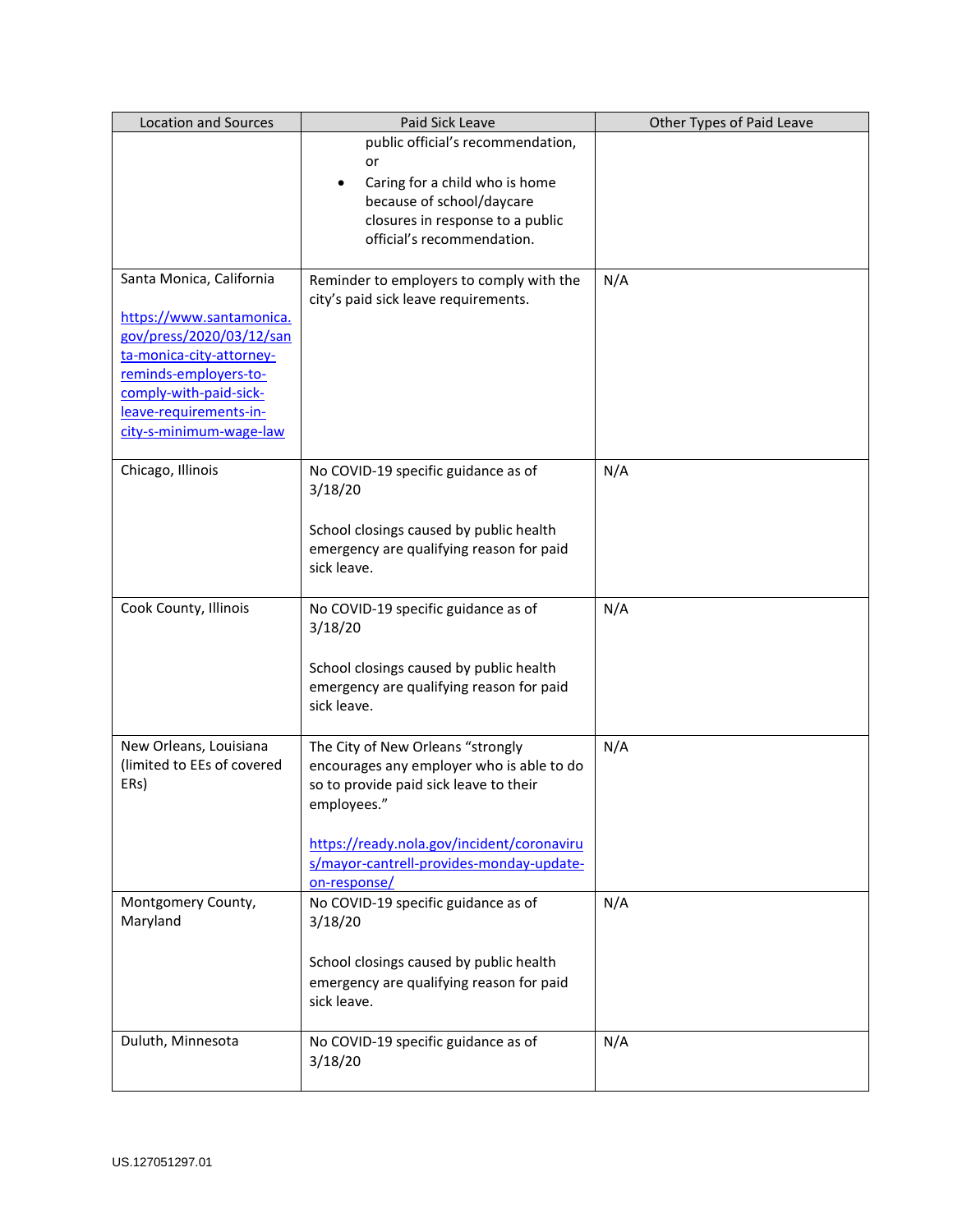| <b>Location and Sources</b> | Paid Sick Leave                                                                        | Other Types of Paid Leave |
|-----------------------------|----------------------------------------------------------------------------------------|---------------------------|
| Minneapolis, Minnesota      | Issued COVID-19 specific FAQ for                                                       | N/A                       |
|                             | interpreting Sick and Safe Time Ordinance                                              |                           |
|                             |                                                                                        |                           |
|                             | http://sicktimeinfo.minneapolismn.gov/upl                                              |                           |
|                             | oads/9/6/3/1/96313024/covid-                                                           |                           |
|                             | 19 and sst 3 17 20.pdf                                                                 |                           |
|                             |                                                                                        |                           |
| St. Paul, Minnesota         | No COVID-19 specific guidance as of                                                    | N/A                       |
|                             | 3/18/20                                                                                |                           |
|                             |                                                                                        |                           |
| Bernalillo County, New      | No COVID-19 specific guidance as of                                                    | N/A                       |
| Mexico                      | 3/18/20                                                                                |                           |
|                             |                                                                                        |                           |
| Eff. 7/1/20                 |                                                                                        |                           |
|                             |                                                                                        |                           |
| New York City, New York     | Advising employers to "inform employees                                                | N/A                       |
|                             | of paid sick leave policies" and "consider<br>relaxing leave policies."                |                           |
|                             |                                                                                        |                           |
|                             |                                                                                        |                           |
|                             | https://www1.nyc.gov/assets/doh/do                                                     |                           |
|                             | wnloads/pdf/imm/novel-                                                                 |                           |
|                             | coronavirus-faq-for-businesses.pdf                                                     |                           |
|                             |                                                                                        |                           |
|                             | School closings caused by public health                                                |                           |
|                             | emergency are qualifying reason for paid                                               |                           |
|                             | sick leave.                                                                            |                           |
|                             |                                                                                        |                           |
| Westchester County, New     | No COVID-19 specific guidance as of                                                    | N/A                       |
| York                        | 3/18/20                                                                                |                           |
|                             |                                                                                        |                           |
|                             | School closings caused by public health                                                |                           |
|                             | emergency are qualifying reason for paid                                               |                           |
|                             | sick leave.                                                                            |                           |
| Philadelphia, Pennsylvania  |                                                                                        |                           |
|                             | Expanded so that covered workers can use<br>their paid sick leave for COVID-19 related | N/A                       |
| https://www.phila.gov/20    | business closures, quarantine, and to stay                                             |                           |
| 20-03-16-city-announces-    | home with their children during school                                                 |                           |
| new-restrictions-on-        | closures without fear of retaliation.                                                  |                           |
| business-activity-in-       |                                                                                        |                           |
| philadelphia/               |                                                                                        |                           |
|                             |                                                                                        |                           |
| Pittsburgh, Pennsylvania    | Took effect March 15, 2020. No COVID-19                                                | N/A                       |
|                             | specific guidance as of 3/18/20.                                                       |                           |
|                             |                                                                                        |                           |
|                             | School closings caused by public health                                                |                           |
|                             | emergency are qualifying reason for paid                                               |                           |
|                             | sick leave.                                                                            |                           |
|                             |                                                                                        |                           |